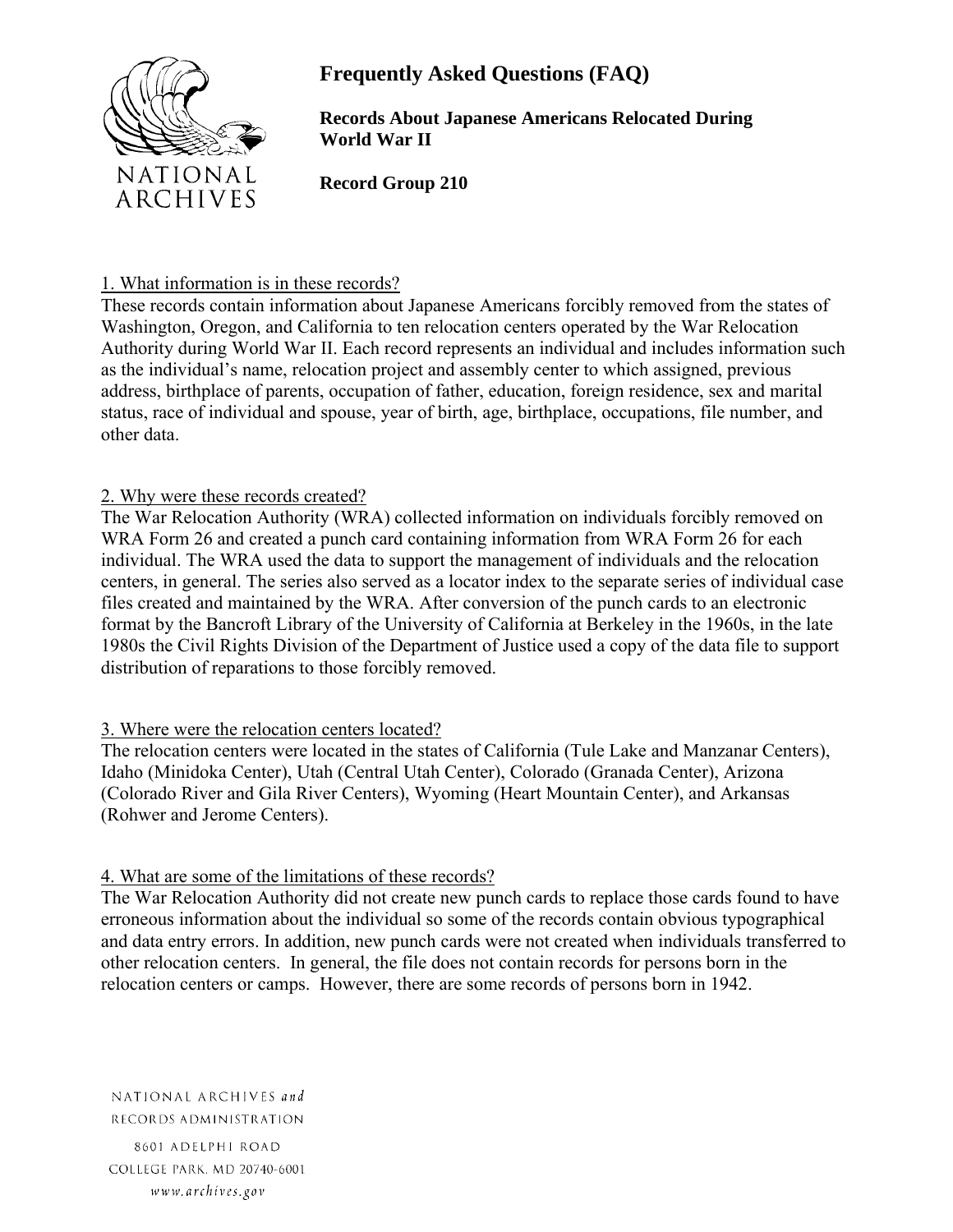#### 5. How can I identify the records for all the members of a family?

Each record contains an "Individual Number" field which typically consists of five numbers and a letter. The members of one family usually have the five numbers in common, with the letter denoting the position of the person in the family. In addition, the file numbers for members of a family are usually in sequence. This information is located in the "File Number" field.

#### 6. What version of the file is available on AAD?

The version on AAD consists of the original file, released in full, with all values now unmasked.

While preparing the file for AAD, staff found 23 rows/records to contain "dirty data" or blank records. Staff removed these records for the AAD version of the file. The file on AAD contains 109,377 records. Refer to Question 10 if interested in obtaining a copy of the unedited version of the file.

#### 8. Why can't I download some of my search results?

There is a known issue with AAD that search results from a fielded search that use a code with a special character do not download properly. If a search includes a coded value with a special character, the downloaded file will only include the header row and none of the records. These special characters include the – or ! and usually when they are the first character in a coded value. For example, search results do not properly download if the search includes the code "–" for Sacramento (Walerga) in the Assembly Center field. Other examples of coded values with a special character that cause this issue include:

Field LAST PERMANENT ADDRESS STATE, code "&&" for Unknown Field PERMANENT ADDRESS COUNTY, code "-1" for Santa Clara County Field LANGUAGE, code "-" for English Speaking Only

As a work-around, use the free-text search box to search on the code meaning instead of using the code list. For example, instead of using the coded value for Sacramento (Walerga) for the Assembly Center field, enter "Sacramento (Walerga)" in the free-text search box as part of the search criteria. The search results should download successfully.

9. Why do some of the materials associated with these records refer to the individuals as evacuees? Some of the materials reflect the terminology that the government used at the time. The War Relocation Authority (WRA) referred to the forced removal of Japanese Americans as an "evacuation," the individuals removed as "evacuees," and the places where the individuals were imprisoned as "assembly centers" and "relocation centers." The WRA also referred to some of the records using this terminology and subsequent descriptive information may use this terminology to reflect how the government used the records at the time of creation.